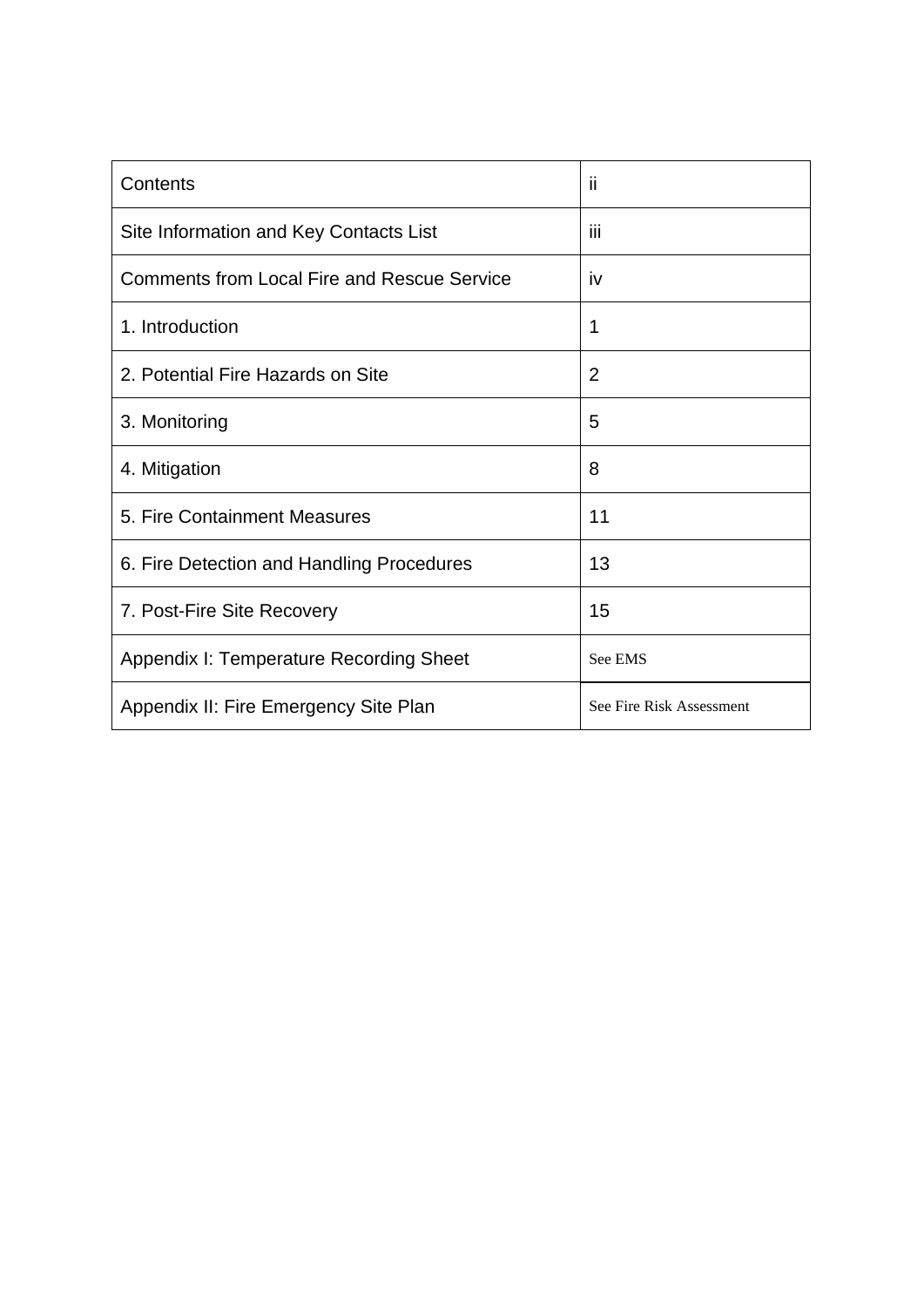# Site Information and Key Contacts List

**Site Address** Hangar 25 & 26 Causeway Head, Silloth, CA7 4PE

The site is run day to day by Millers Contracting. Silverwoods Waste Management Ltd act as consultants and provide the sites technically competent person (Julian Silverwood).

| <b>SITE DETAILS</b>                           |                       |                     |               |
|-----------------------------------------------|-----------------------|---------------------|---------------|
| Location: Hanger 25/26, Causewayhead, Silloth |                       |                     |               |
| Postcode: CA7 4PE                             |                       |                     |               |
| Site Access Grid Reference: NY 130 532        |                       |                     |               |
| SITE CONTACTS   Name                          |                       | <b>Office Hours</b> | Out of hours  |
| Owner:                                        | <b>Andrew Miller</b>  | 016973 20264        | 07970970068   |
| 2 <sup>nd</sup> Contact:                      | <b>Richard Miller</b> | 016973 20264        | 079897 96433  |
| <b>EMERGENCY SERVICES</b>                     |                       | <b>Office Hours</b> | Out of hours  |
| Emergency                                     |                       | 99                  | 99            |
| Medical:                                      |                       | 99                  | 99            |
| Police:                                       |                       | 99                  | 99            |
| Fire:                                         |                       | 99                  | 99            |
| <b>REGULATORS</b>                             |                       | <b>Office Hours</b> | Out of hours  |
| Health and Safety Executive (HSE)             |                       | 0845 345 0055       | 0845 345 0055 |
| <b>Local Authority:</b>                       |                       |                     |               |
| Environment Agency (Local)                    |                       | 08708 506 506       | 08708 506 506 |
| EA (24 hour emergency hotline)                |                       | 0800 80 70 60       | 0800 80 70 60 |
| Natural England (for Wales,                   |                       | 0845 600 3078       | 0845 600 3078 |
| Countryside                                   |                       |                     |               |
| UTILITY /<br><b>KEY</b>                       | <b>Name</b>           | <b>Office Hours</b> | Out of hours  |
| Water undertaker:                             | UU                    |                     |               |
| Sewerage undertaker:                          | UU                    |                     |               |
| Gas supplier:                                 | N/A                   |                     |               |
| Electricity supplier:                         | UU                    |                     |               |
| Oil supplier:                                 | N/A                   |                     |               |
| Fuel supplier:                                | N/A                   |                     |               |
| Chemical supplier:                            | N/A                   |                     |               |
| Oil spill contractor:                         | N/A                   |                     |               |
| Maintenance contractor:                       |                       |                     |               |
| Electrician:                                  |                       |                     |               |
| Plumber:                                      |                       |                     |               |
| Locksmith:                                    |                       |                     |               |
| Joiner:                                       |                       |                     |               |
| <b>OTHER KEY</b><br><b>CONTACTS</b>           | <b>Name</b>           | <b>Office Hours</b> | Out of hours  |
| <b>Head Office:</b>                           |                       |                     |               |
| Adjacent landowners:                          |                       |                     |               |
| Neighbours:                                   |                       |                     |               |
| Specialist advisors:                          | J Silverwood          | 01200 424 036       | 07580 134 774 |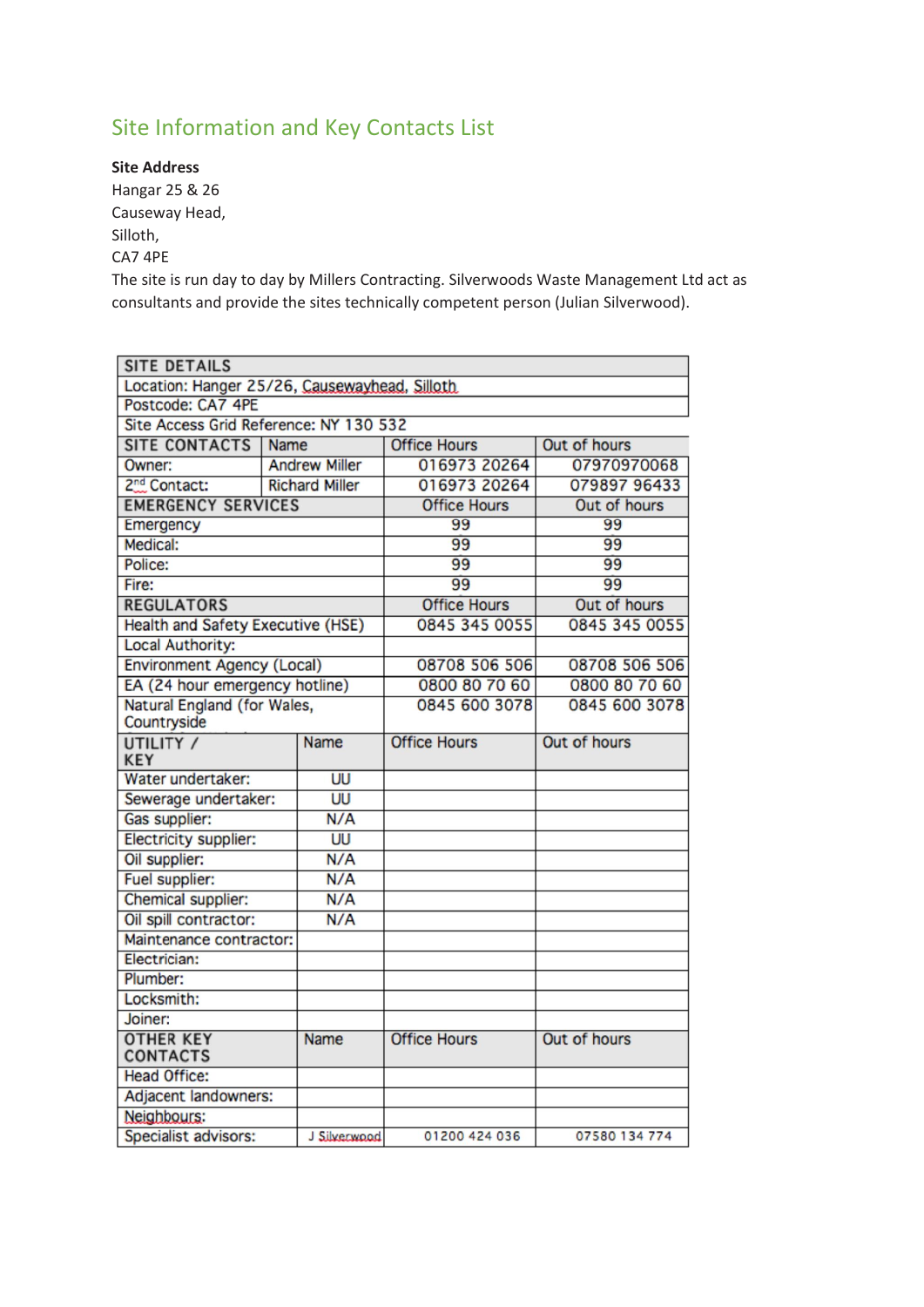# Comments from Local Fire and Rescue Service

This Fire Prevention and Response Plan has been formed with the assistance of the Environment Agency and the local fire and rescue service. A member of the Fire Department visited the site on …/…/… and was provided with a copy of this document. Their comments can be found below:

| <b>NAME</b>     |  |
|-----------------|--|
| <b>COMMENTS</b> |  |
|                 |  |
|                 |  |
|                 |  |
|                 |  |
|                 |  |
|                 |  |
|                 |  |
|                 |  |
|                 |  |
|                 |  |
|                 |  |
|                 |  |
|                 |  |
|                 |  |
|                 |  |
|                 |  |
|                 |  |
|                 |  |
|                 |  |
|                 |  |
|                 |  |
|                 |  |
|                 |  |
|                 |  |
|                 |  |
|                 |  |
|                 |  |
|                 |  |
|                 |  |
|                 |  |

Signed:

Date: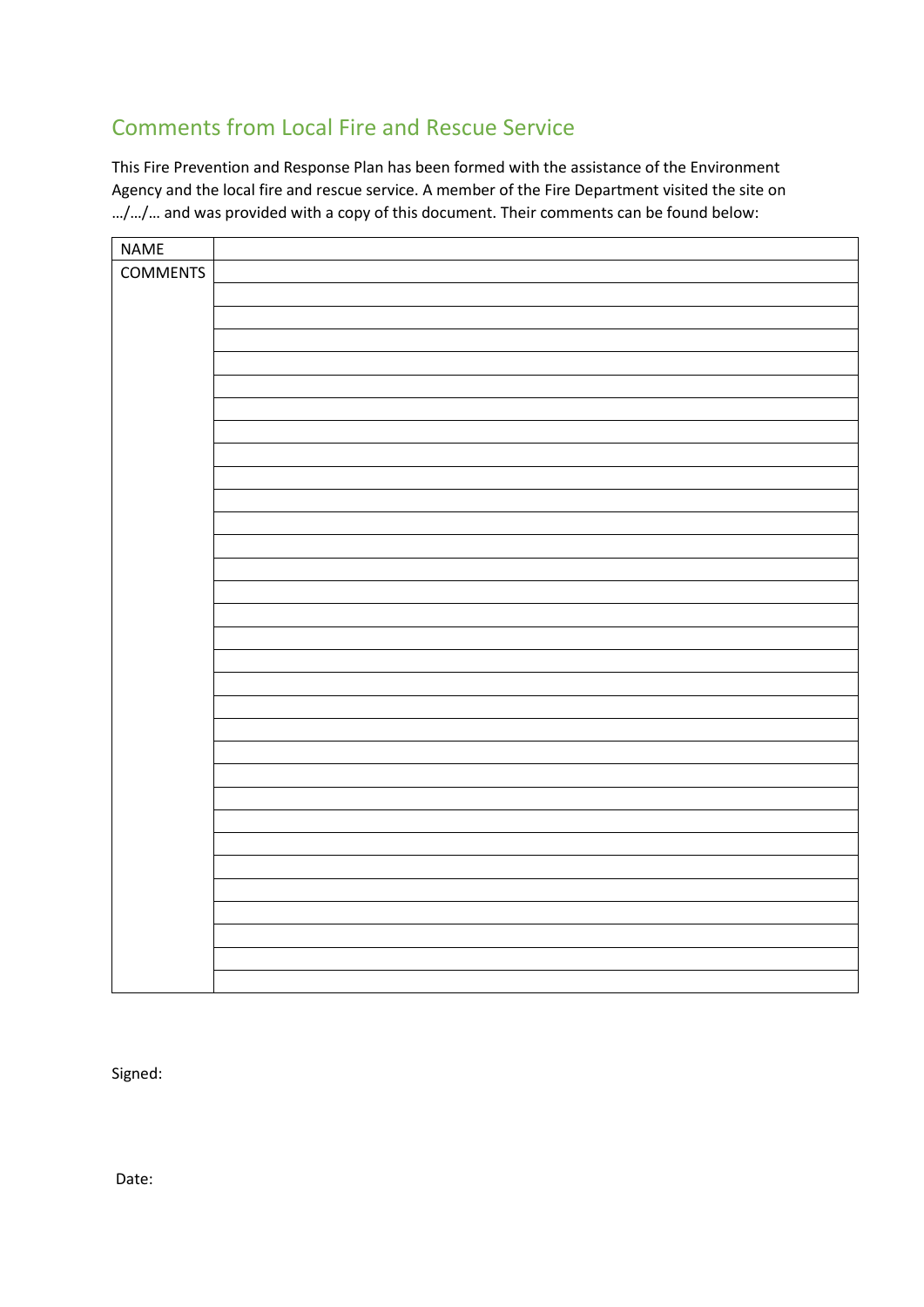# 1 Introduction

# 1.1 General

1.1.1 -This Fire Prevention Plan (FPP) considers the risks associated with fire on site at Hangar25/26 Causeway Head, Silloth, Cumbria CA7 4PE. Primarily, the site will be used by Millers Contracting for the treatment and storage of Organic Fines and CLO, before the end product is removed to be taken to restoration outlets. As the hangars are also Waste Transfer Stations Other waste materials may also be stored at the site.

1.1.2 -The site is operated by Millers Contracting in accordance with an Environmental Management System (EMS) and Environmental Permit (Ref No. HP3299VV V006), regulated by the Environment Agency (EA).

1.1.3 -All site staff will be provided with a copy of this Fire Prevention and Response Plan and are aware of where it is located on site.

1.1.4 -The registered address and contact details for Millers Contracting:

Arkleby Hall Farm, Aspatria, Wigton, Cumbria, CA7 4PE

# 1.2 Reason for implementation

1.2.1 This FPP has been produced to accompany a permit application submitted to the EA.

1.2.2 In accordance with the EA's latest guidance document, "Fire Prevention Plans: Environmental Permits", issued 04/05/2018, this document will outline fire hazards on site and a number of accompanying measures which will be implemented to ensure every action is taken to prevent fire, contain fire on site if it does occur, and ensure quick suppression and detection.

# 1.3 Staffing and management

1.3.1 List below details the staff structure of the site when operating at full capacity.

1.3.2 Positions in bold italic print below are the minimum staff requirements when the site is open for the reception of waste and, therefore, shows the minimum number of staff available to tackle a fire on site during operational hours. Only the site manager, machine/plant operators and general operatives will be permitted to tackle fires onsite.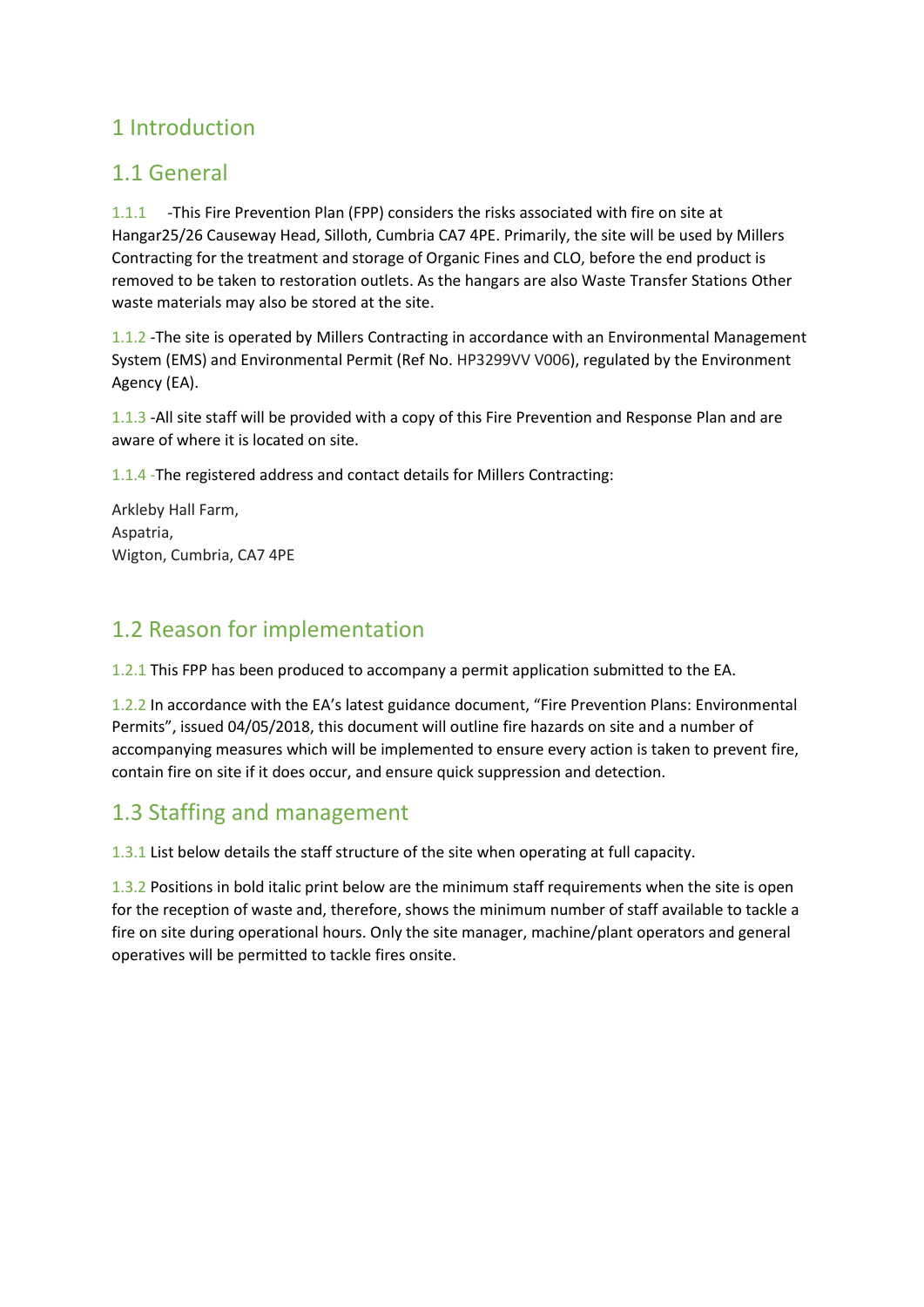Table 1: Staff Structure Position Employees Responsibilities

There are 5 key members of staff who work on site. **Andrew Miller**, Owner, Manager, plant operator **Richard Miller**, Site Manager- Day to day operations include unloading all loads, approving and ensuring all loads meet our WAC,moving and handling loads into relevant bays. **Brian Barclay,** Site Operative- Assists in loading and moving material in both Hangar 25 and 26. **Julian Silverwood,** Technically competent person. **Roddy Lewis,** Computer operator for composting process

1.3.3 The Technically Competent Manager is responsible for the general management of the site.

## 1.4 Plant and equipment

1.4.1 Table 2 below shows the plant on site which is available to assist with the construction of fire breaks. Only trained operators will be permitted to drive/operate the plant listed below and construct fire breaks. Construction of fire breaks will only be under instruction from the Chief Fire Officer. Any changes to the list will be notified to the Environment Agency prior to implementation. The minimum requirements when the site is operational are shown in bold italic print.

#### **Table 2**

| Item             | Number | Function                      |
|------------------|--------|-------------------------------|
| Loading Shovel   |        | Move material for fire breaks |
| Deisel Generator |        | Power Pumps to move water     |

# 1.5 Scope of document

1.5.1 This FPP details the measures which will be put in place with regards to site design, infrastructure, and management, to ensure the waste operations will be carried out with paramount consideration to the risk of fire. All necessary prevention measures and procedures will be strictly implemented and followed through essential training and inspection regimes as detailed in this document and in the site's EMS.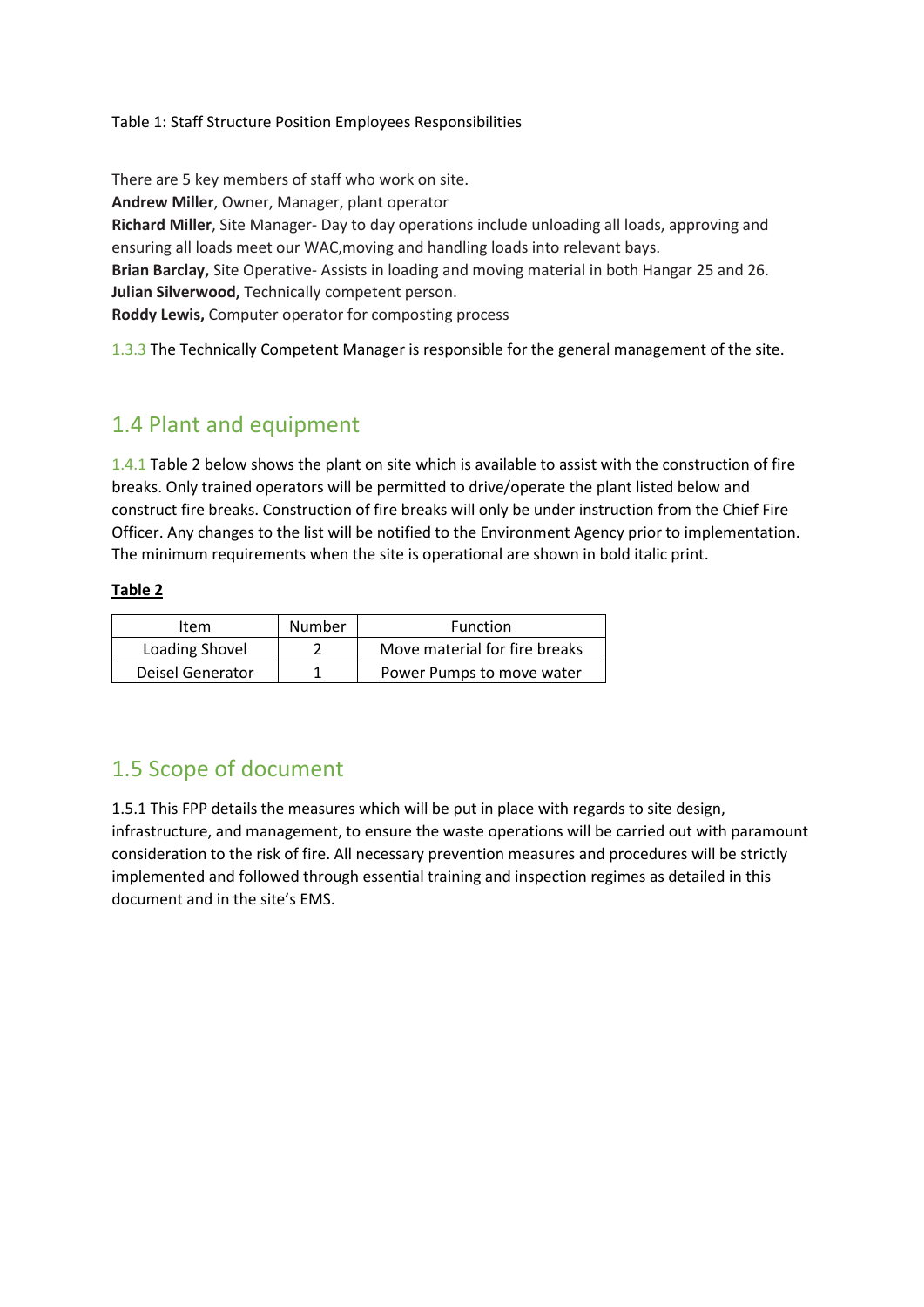# 2 Potential Fire Hazards on Site

#### 2.1 Potentially combustible materials

2.1.1 Although the main purpose of the site is to sanitise, stabilise and store compost, other wastes on the site permit will also be brought to site for temporary storage under Activity A1 (75,000t Household, commercial, industrial Waste Transfer Station with Treatment) The main activity here is the storage of bypass and cement kiln dusts coded as 19 02 04\*, 19 02 03, 10 13 12\* and 10 13 13. These are all currently on our permit and stored prior to recovery to agricultural land under mobile plant permit no.4 deployments. These wastes are not potentially combustible and do not therefore require further fire risk assessment. Activities A4 and A5 include the treatment of EWC 19 12 12 and 20 03 03 which are potentially combustible.

| Activity<br>reference                                                                              | <b>Description of activities for waste</b><br>operations                                                                                                               |
|----------------------------------------------------------------------------------------------------|------------------------------------------------------------------------------------------------------------------------------------------------------------------------|
| A4 - Biological<br>treatment in<br>closed systems<br>(in-vessel<br>composting) of<br>organic fines | R13: Storage of waste pending any of<br>the operations numbered R1 to R12<br>(excluding temporary storage,<br>pending collection, on the site where<br>it is produced) |
| from<br>Mechanical<br>Biological<br>Treatment<br>(MBT)                                             | R3: Recycling/reclamation of organic<br>substances which are not used as<br>solvents                                                                                   |

| $AS -$                | R13: Storage of waste pending                        | Secure storage of wastes listed in table S2.5.       |
|-----------------------|------------------------------------------------------|------------------------------------------------------|
| Composting<br>in open | any of the operations numbered<br>R1 to R12          | Physical treatment, composting and maturation of the |
| windrow               |                                                      | types of waste listed in table S2.5                  |
| systems               | R3: Recycling/reclamation of                         |                                                      |
|                       | organic substances which are not<br>used as solvents | Waste types as specified in table S2.5.              |

2.1.2 Combustible wastes will be monitored and Millers Contracting has procedures in place for the handling, storage and protection of such materials. The EMS and FPP will be updated and redistributed amongst site personnel prior to novel waste streams being delivered.

2.1.3 Rejected waste – This material will be stored in clearly identified quarantined areas if it cannot be removed from the site immediately. The quarantine bay is shown on the site plan. Rejected items are can sometimes contain materials which are particularly susceptible to combustion. If any such items or materials are discovered, they will be subject to individual quarantine and the EA will be contacted to agree a course of action.

2.1.4 Reactive wastes predominantly consist of Bypass dust, Cement Kiln Dust. These wastes will be conditioned prior to arrival so reactivity is diminished. Millers contracting has procedures for handling, storage, and protection for any such material that will be put in place prior to any delivery.

2.1.5 Fuel tanks (pressurised cylinders) - Fuel tanks which are stored on site (primarily for the generator) will be stored in a proposed plant room

# 2.2 Potential burn times of material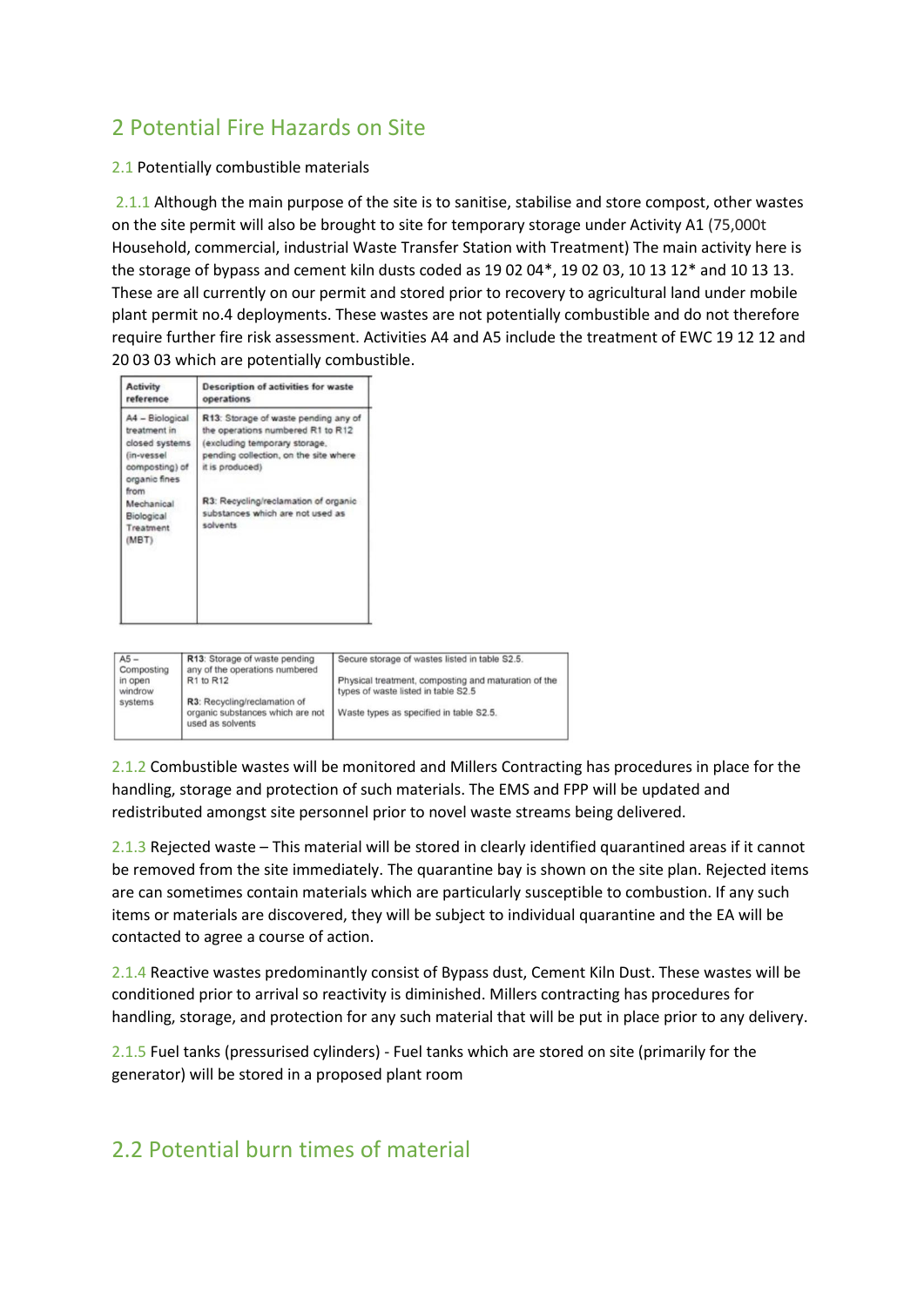2.2.1 The Waste Industry Safety and Health Forum (WISH) prepared the 'Reducing Fire Risk at Waste Management Sites' document. As well as general guidance on managing fire risk, this guidance contains information about burn times for different wastes. To calculate the burn time of wastes, the 'mass rate of burning' is needed but WISH document outlines the lack of data to help calculate this value. WISH conducted their own trials on different wastes in 2015 and 2016 with varying degrees of success.

2.2.2 Millers Contracting will routinely monitor for information regarding the burn time of wastes imported to Hanger 25/26 and update the FPP accordingly.

#### 2.3 Common causes of fire

2.3.1 The following list outlines common causes of fire and potential ignition sources with examples for the material on site.

a) Naked flame/discarded smoking materials, e.g. cigarette ends

b) Burning of waste on site

c) The overheating of material from being too close to heat sources such as heating pipes, naked flames, space heaters, etc.

d) Vandalism and arson

e) Electrical faults, both in processing equipment and general electrical systems, such as lighting and heating

f) Leakage from fuel and oil tanks, e.g. diesel for the generator and then exposure to an ignition source

g) Overheating of motors in plant machinery such as loading shovels

h) Hot works, e.g. welding or cutting

i) Hot exhausts, i.e. dusts falling on hot exhausts and engine parts of plant machinery

j) Build-up of loose combustible wastes, dust and fluff and then exposure to an ignition source

k) Reactions between wastes

l) Lightning strike

#### 2.4 Overhead lines

2.4.1 There are no overhead power lines traversing the permitted site, which, if ignited, would worsen the effects.

#### 2.5 Sensitive receptors

2.5.1 The day to day operations of the site, with the material being handled and Millers Contracting EMS and FPP in place, are unlikely to result in any fires. Should fire occur however, the fire service and the EA will be contacted as a matter of urgency.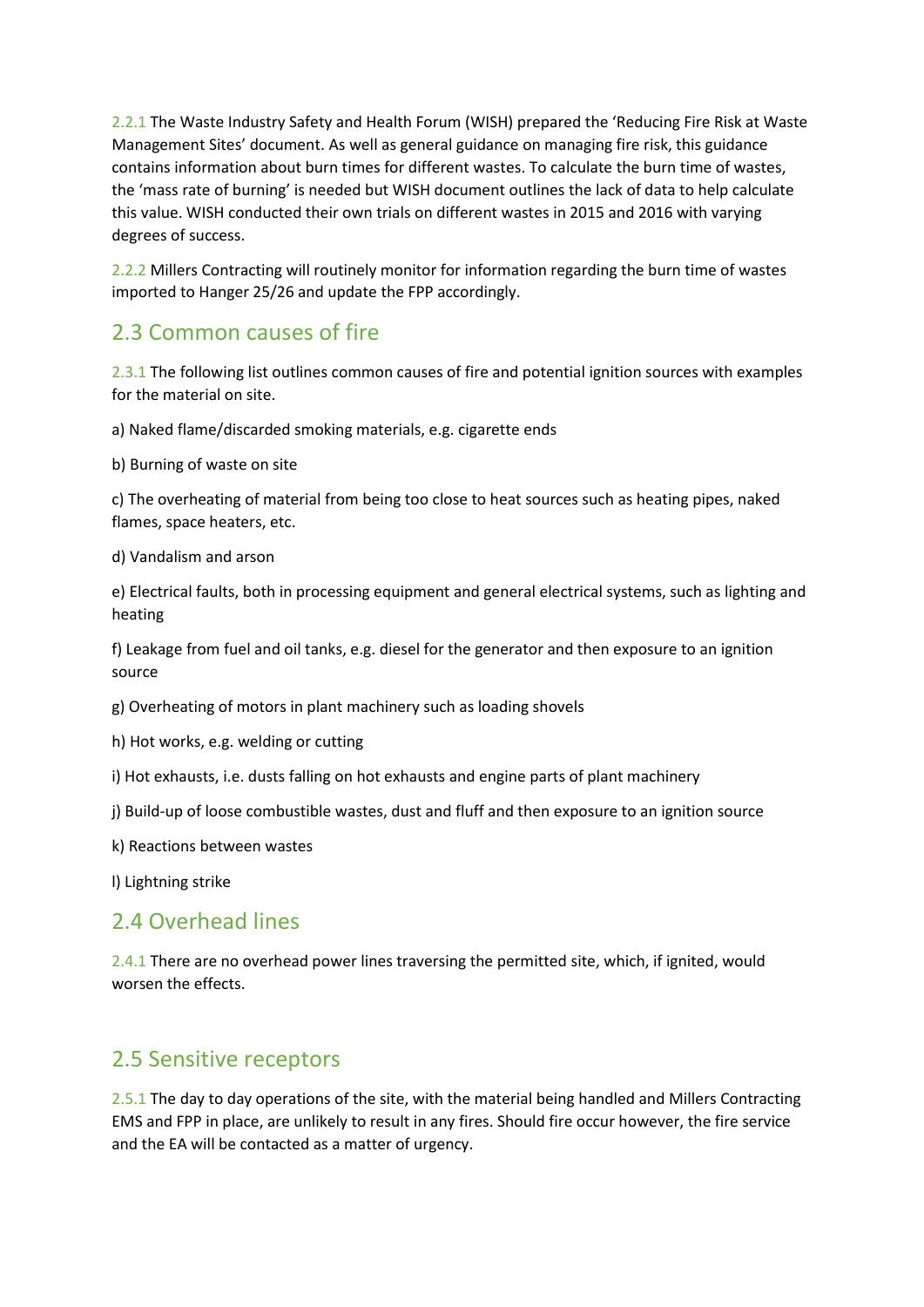#### 2.5.2 Sensitive Receptors

For each of the main compass points there is the following:

North - Open land leading to the B5302 main road and beyond which St Paul's is Church to the NW. Further north is Silloth Airfield. To the NE are open fields and farmland.

East -Open land leading to a livestock farm, farmland and to houses 440m to the NE and Meadow Lodge 650m

South - Open land of the old airfield including the second hangar at the site and leading over open ground to a distant industrial estate.

West – To the North West, is the cemetery, and various properties on the outskirts of the village. To the west are 4 dwellings near to the entrance from the B5302, the nearest being 227m distant from the proposed facility. Due to prevailing winds, the most likely human receptors to be impacted by smoke or debris from a fire those to the East, >440m northeast of the site. The distances to these areas from the site means that any impact from a fire is highly unlikely to be felt by any local population.

## 3 Monitoring

#### 3.1 Site inspection programme

3.1.1 Regular inspections of all site areas will be undertaken in accordance with the site's EMS which will include areas within the site boundary.

3.1.2 When the site shuts down at the end of each working day, inspections will be conducted on all machinery, all material in the operations facility and outdoor storage areas, other storage areas if in use and material if present.

3.1.3 Inspections will also take place on plant and machinery when shut down, after any hot works such as welding or other repairs take place, and any other maintenance work on the site.

3.1.4 These inspections will be conducted by a person who is familiar with the requirements of the management system and of this document. The inspections will identify any small smouldering areas before fire occurs, as well as keeping the levels of dust, fibre, litter and other loose combustible materials on surfaces to a minimum.

3.1.5 The results of site inspections will be recorded either on the appropriate record form in the EMS or in the site diary and made available to the EA and local authority upon request.

#### 3.2 Preventative maintenance

3.2.1 All items of plant and vehicles are subject to preventative maintenance checks and a regular cleaning regime to ensure their safe operation and to prevent any potential situations which may give rise to adverse impacts on the environment.

3.2.2 Much of the plant and equipment on site and all vehicles in the fleet are subject to periodic manufacturer maintenance to ensure proper working order in the form of service contracts.

3.2.3 Site management will undertake or delegate additional preventative maintenance checks on a more frequent basis to ensure, where possible, the machinery is mechanically sound. These checks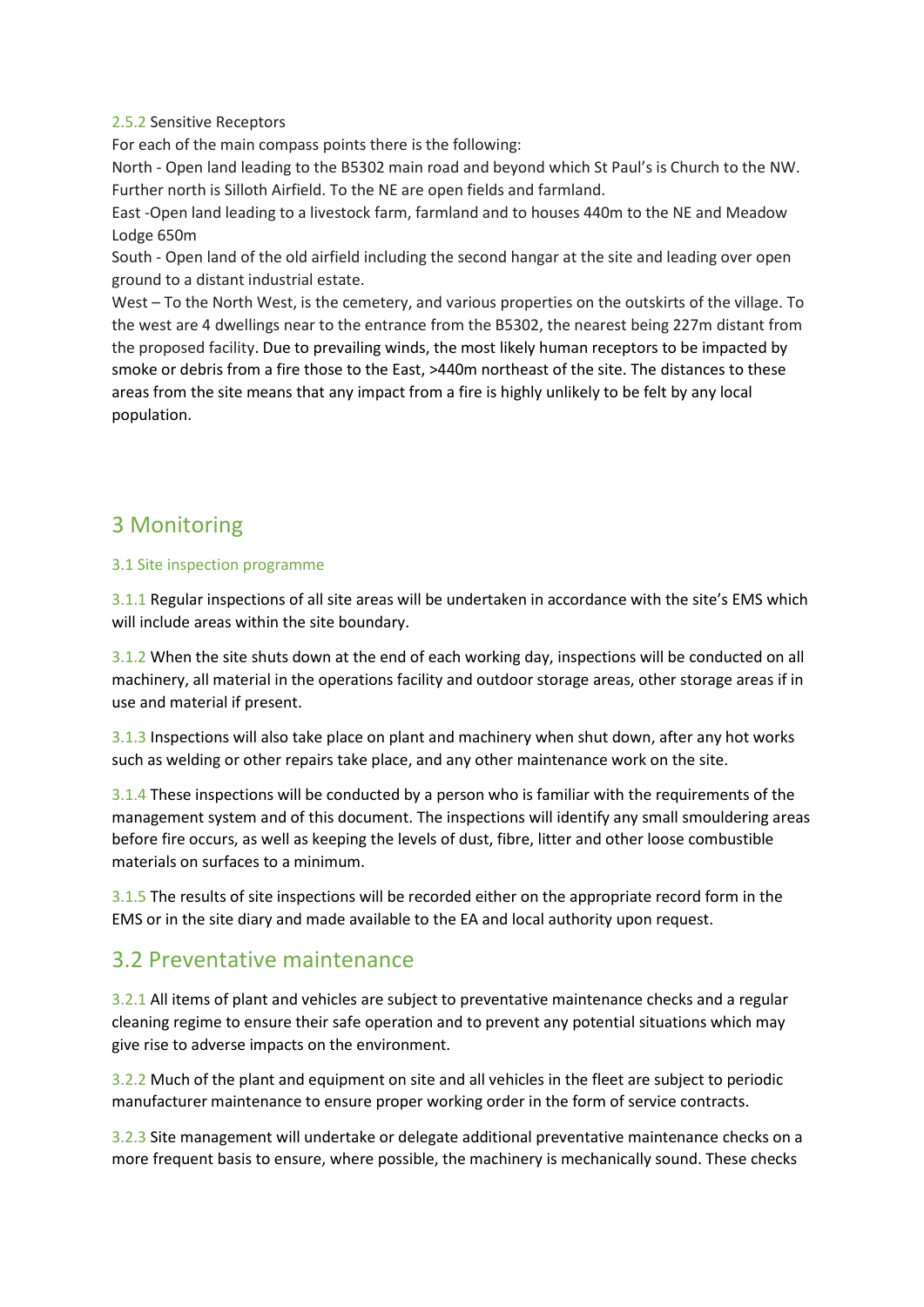will be carried out using a preventative maintenance checklist and any results / defects will be recorded in the site diary and actioned immediately and, in any event, prior to operational use.

## 3.3 Temperature Monitoring Procedure

3.3.1 A requirement exists to ensure that temperatures of waste piles, both processed and unprocessed, are monitored and recorded. Decomposition of various waste streams can generate sufficient heat that the material, although very unlikely, may spontaneously combust. Product temperatures of self-heating materials are monitored using a manual probe to ensure temps of over 75degC are not exceeded.

3.3.2 The waste materials to be monitored for temperature will include those listed in activities A4 and A5

3.3.3 Each of the above will be monitored for temperature periodically, using a temperature probe.

3.3.4 Temperatures will be recorded on the designated temperature monitoring form in Appendix 1 of this document. The following information should be recorded:

a) Date

b) Waste Type

c) Lowest Temperature & highest temperature (°C)

d) Type of temperature recording (Probe or Thermographic)

e) Any relevant comments regarding the waste type (e.g. physical condition, steam etc)

3.3.5 The completed temperature monitoring form should be returned to the site office for filing. Files must be retained for a minimum of 3 years.

#### 3.4 Record keeping

3.4.1 The following forms will be completed for each delivery where waste is accepted at the site and will be used to detail how long waste has been on site. This will ensure significant residence times of wastes are avoided:

a) The date and time of delivery.

b) The name and address of the waste producer.

c) The detailed and accurate description of the waste including type, quantity (in tonnes and/or cubic metres) and EWC codes.

d) How the waste is contained e.g. loose, container type.

e) The carrier's name and address.

f) Driver's name, signature and vehicle registration No.

g) Signature or initials of person(s) producing/ accepting/ inspecting/ carrying the waste.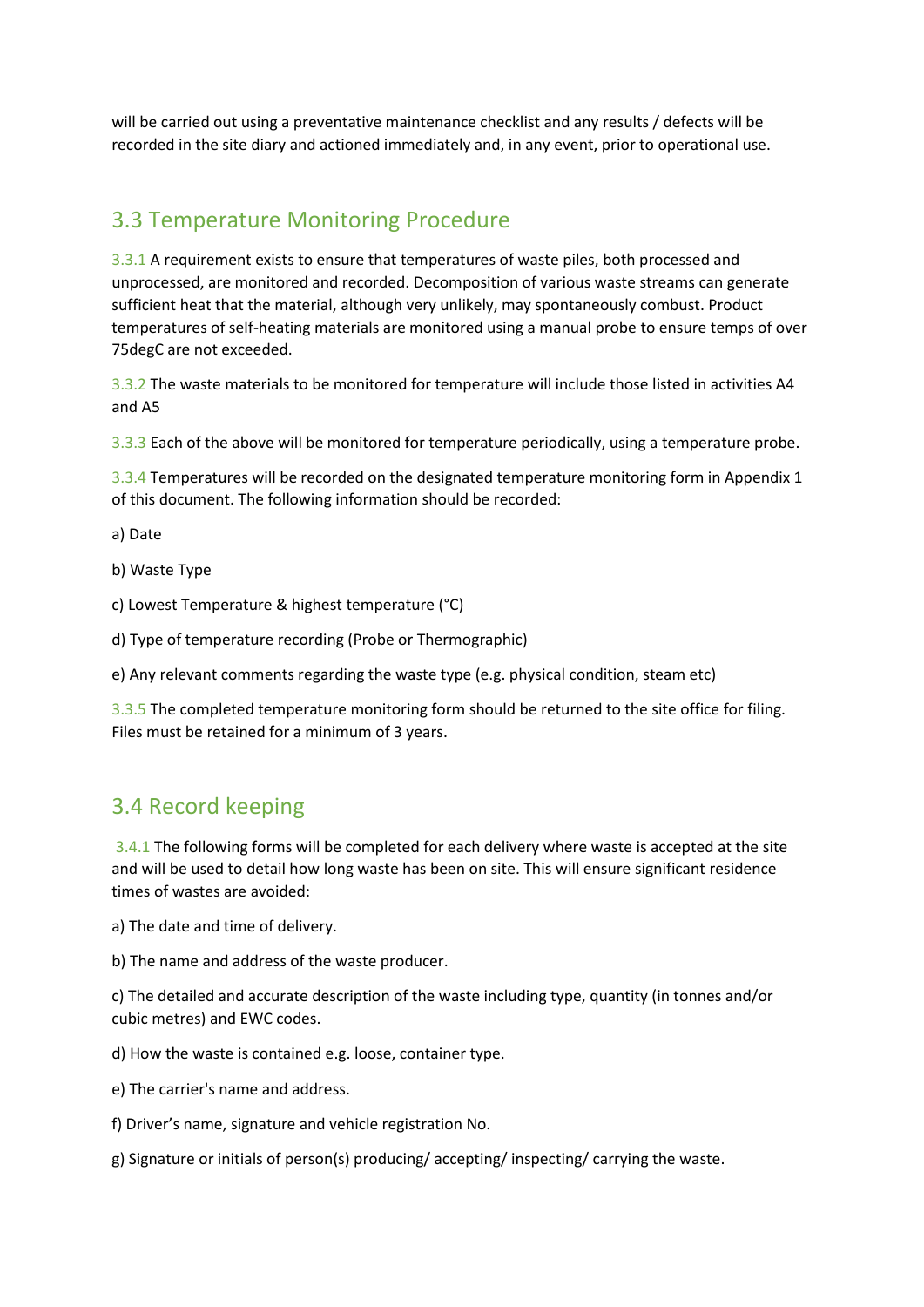h) Additional handling details/notes made by the driver after inspection of the load.

i) SIC code of the premises which produced the waste (where relevant).

j) Waste hierarchy declaration.

k) Information on previous treatment of the waste e.g. manual or mechanical.

3.4.2 Unprocessed and processed waste will be stored in stockpiles and separated by a dividing wall within the building. All stockpiles, in both the unprocessed and processed sides will be monitored in accordance with 3.3.

#### 4 Mitigation

#### 4.1 Fire Prevention

4.1.1 The following prevention measures will be implemented on site to reduce the likelihood of fires. The measures required will be discussed in relation to their associated ignition sources as discussed in section 2.3.

## 4.2 Naked flames/smoking materials

4.2.1 No naked flames or substantial heat sources are to be near potentially combustible materials. 4.2.2 Smoking is prohibited on site.

#### 4.3 Burning of waste on site

4.3.1 No waste will be burnt on site

4.3.2 Extensive training will be provided to all site staff and contractors.

4.3.3 Employment contracts recognise the severity of any instances of unauthorised burning of waste and would lead to immediate dismissal and threat of prosecution through civil/criminal courts depending on the circumstances.

4.3.4 Firefighting equipment will be kept close to the areas of waste storage and all vehicles will be fitted with fire extinguishers

# 4.4 Overheating of stored waste

4.4.1 EA guidance limits piles of wastes to 4m in height and 20m in width/length, and maximum pile sizes vary depending on waste type. EA guidance will be followed where applicable for listed wastes.

4.4.2 To minimise any risk of spontaneous combustion, all combustible materials, will be stored in accordance with the FPP.

4.4.3 Stored wastes will be periodically agitated to prevent the occurrence of "hot spots".

4.4.4 A clear recording method will be in place to document how long material has been on site.

4.4.5 Wastes that are prone to self-heating will have further measures in place to ensure they do not overheat on site. In the event of the stockpiles overheating the material will be turned to release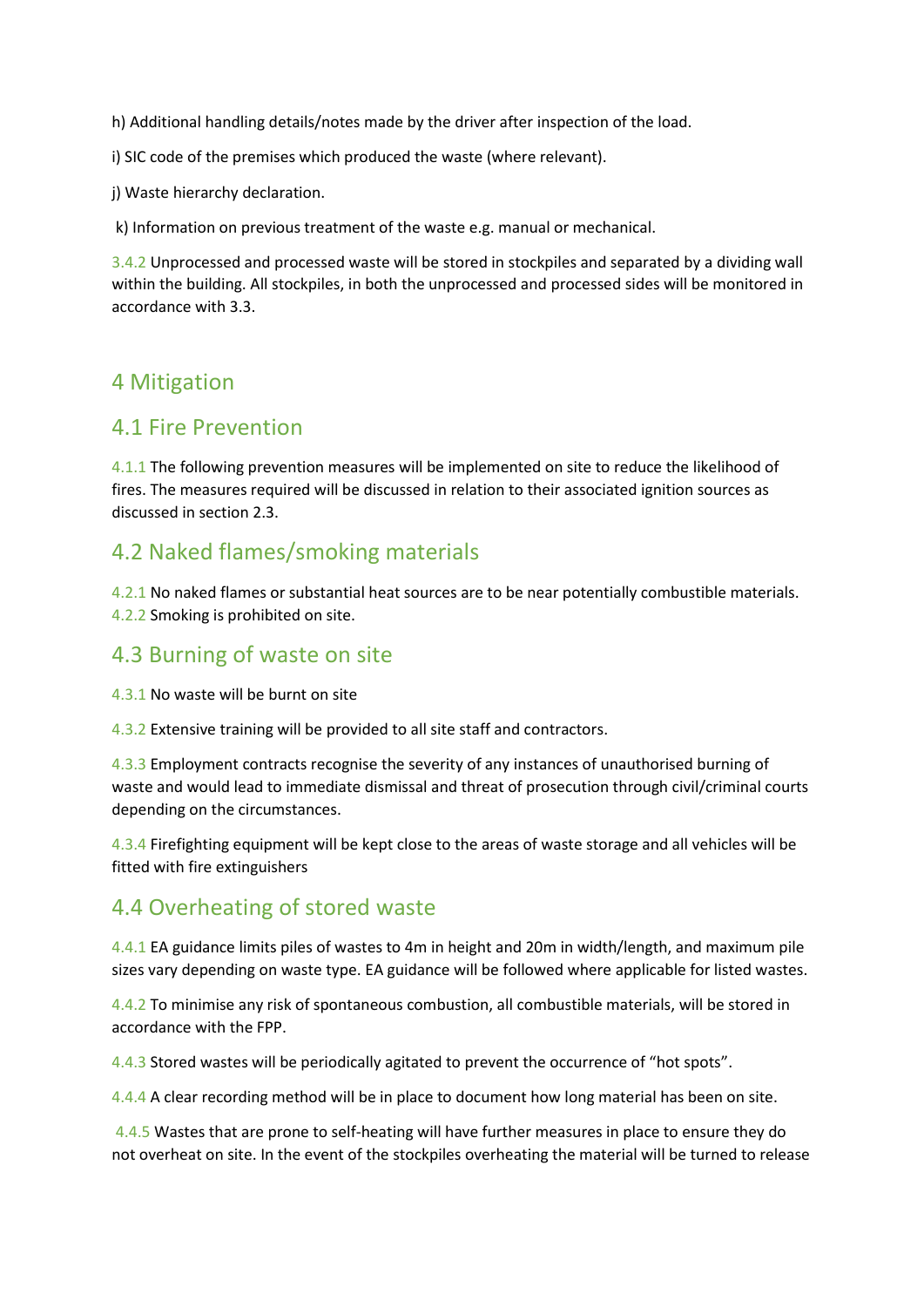heat. These materials will be subject to more frequent monitoring and in the vent of overheating, stockpiles will be reduced in size until stable.

4.4.6 If a hot spot is identified in stored or imported waste and turning of the material is not deemed sufficient, the hot spot will be dug out of the stockpile and deposited in a designated emergency quarantine area. As it would be high risk, this area would have increased separation distances and be closely monitored until the risk of combustion had ceased.

4.4.7 Although unlikely due to the types of material stored on site and the strict waste acceptance and verification procedures, consideration will be given to the location of certain stockpiles to ensure no reactions take place between incompatible materials.

4.4.8 Any wastes identified during the incoming waste inspections which are likely to be either particularly combustible or reactive will be removed and quarantined immediately to await safe removal from site and the EA contacted (where necessary) if the non-conforming waste discovered is likely to lead to a breach of permit conditions.

## 4.5 Arson or vandalism

4.5.1 The entire site is contained within a palisade fence and locked gates of the same height and construction. The fence will be inspected on a daily basis by the site manager. Any damage is reported to the in-house engineering team and repaired.

4.5.2 The site will be manned during working hours and a security firm contracted to provide either remote or on site cover out of hours.

4.5.3 The site is closed to public access unless by prior arrangement. These measures will prevent access to the site by unauthorised visitors.

# 4.6 Electrical faults or damaged/exposed electrical cables

4.6.1 All electrical cables on site will be installed by a certified electrical engineer and electrical installation certificates issued.

4.6.2 Cables and fixed wiring and portable appliance testing will be undertaken as defined by regulations. They will be inspected and periodically maintained by qualified personnel to ensure they are not damaged or exposed.

# 4.7 Leakage/spillage of oils/fuels

4.7.1 Any fuel tanks on site will be stored within the main operations facility.

4.7.2 Any fuel tanks which are stored on site will be surrounded by a bund capable of containing a minimum of 110% of the volume of fuel stored in the tank.

4.7.3 All pipework and associated infrastructure will be enclosed within the bund.

4.7.4 A lock will be fitted to the tank valve to prevent unauthorised operation.

4.7.5 All valves and gauges on the bund will be constructed to prevent damage caused by frost.

4.7.6 The tank will be clearly marked showing the product within and its capacity.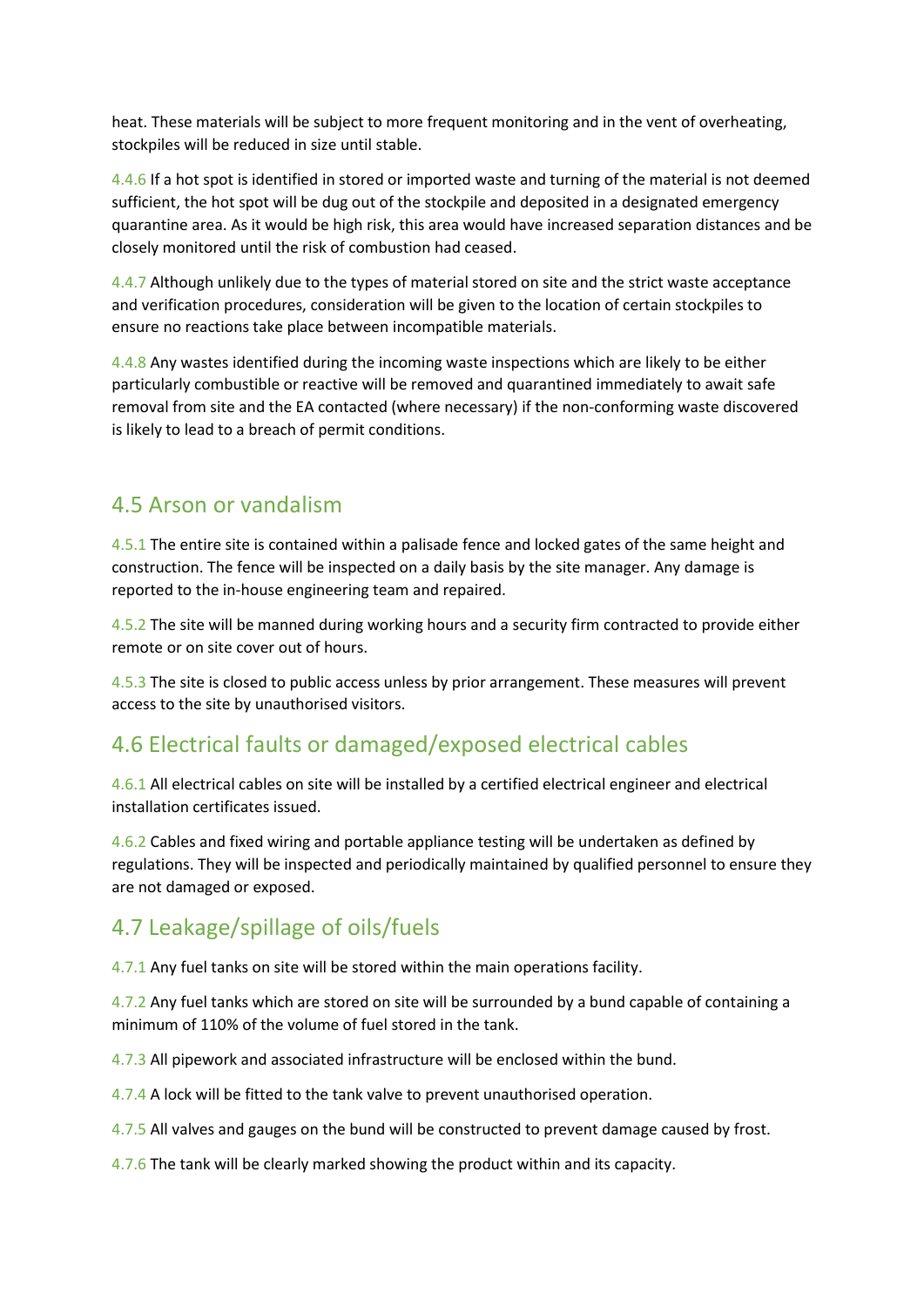4.7.7 Any spillages of fuel from vehicles or machinery will be cleared immediately by depositing sand or absorbents on the affected area.

# 4.8 Overheating from plant machinery

4.8.1 Plant and equipment will be subjected to separate manufacturer-specific and operator-specific preventative maintenance programmes which include regular inspections by the Technically Competent Manager or suitably qualified person(s).

4.8.2 Machinery used for long continuous periods will be given sufficient 'cool-down' time if signs of overheating are visible.

4.8.3 Where practical, machinery will be fitted with fire extinguishers and firefighting equipment will be available in the main operations facility.

4.8.4 Machinery will be stored away from any waste and/or combustible materials when not in use.

4.8.5 Machinery will be subject to regular cleaning regimes to minimise build-up of combustible materials

#### 4.9 Hot works

4.9.1 Any maintenance requiring 'hot works' (i.e. welding or cutting) will take place within a designated workshop area, separate from any waste. If this is not possible (due to plant issue located in the same vicinity), fire retardant blankets/screens will be put down to contain sparks.

4.9.2 The site manager will issue a 'permit to work' for any hot works. The permit will assess risks, list controls etc. The permit will be issued by the site manager and also closed off by the site manager to confirm work activity has been completed and that the area/equipment has been left safe.

4.9.3 There will be a 'permit to work' folder to keep permits logged.

4.9.4 Any hot works will be conducted by suitably qualified personnel following safe work practices.

4.9.5 Fire extinguishers will be situated and available in all areas where hot works take place.

4.9.6 A 'fire watch' (visual checks) will be carried out after hot works have ended especially at the end of the day.

#### 4.10 Hot exhausts

4.10.1 Refer to section 4.8 regarding maintenance and storage of machinery.

4.10.2 A fire watch will take place frequently during the working day to detect signs of a fire caused by dust settling on hot exhausts and engine parts.

4.10.3 Fire watches will also take place at the end of the day.

#### 4.11 Build-up of loose combustible wastes, dust and fluff

4.11.1 The site will be inspected and subject to a cleaning schedule to prevent build-up of loose wastes, dusts and fluff.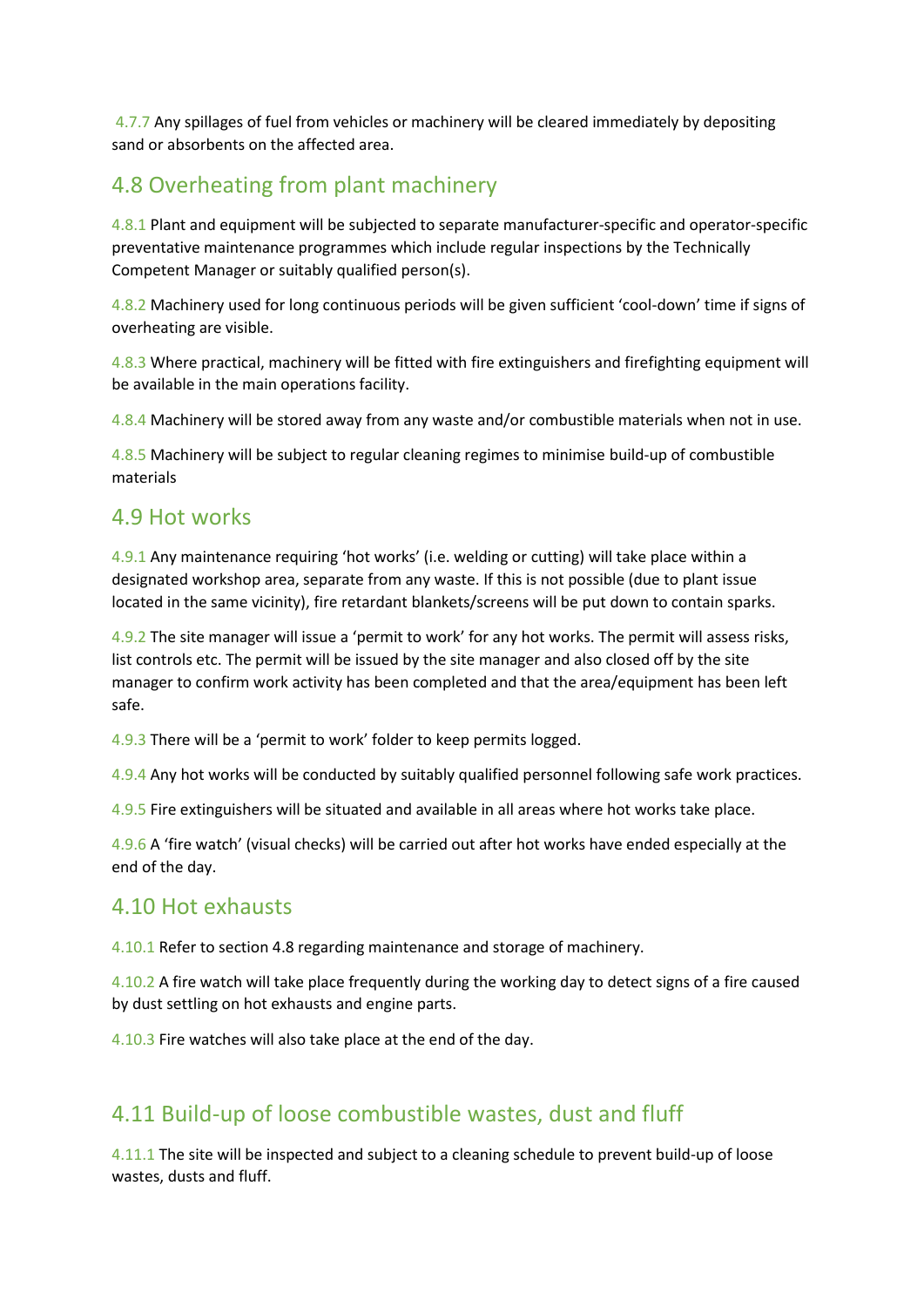## 4.12 Reactions between wastes

4.12.1 Although unlikely due to the types of material stored on site and the strict waste acceptance and verification procedures, consideration will be given to the location of certain stockpiles to ensure no reactions take place between incompatible materials.

4.12.2 Different wastes will be stored in separate bays to prevent reactions occurring.

4.12.3 There will be a quarantine area/bay for hot loads or particularly reactive or combustible wastes

# 5 Fire Containment Measures

In the unlikely event that a fire was to break out on site, the site has a number of measures in place, in addition to a number of existing characteristics of the site, which would limit the size, duration and impact of a fire on site. These are listed below:

#### 5.1 Fire Breaks

5.1.1 A separation distance of >6m will be enforced within the operations facility for unprocessed and processed stockpiles and any pressurised cylinders, to create significant distance between combustible materials and limit the spread of fire.

5.1.2 Waste stored in bays will be monitored using electrical data temperature probes

5.1.3 All storage bays will be walled with prestressed concrete panels up to 4m high. This style of panels is interlocking, limiting any possibility of fire pathway between walls, and they have a fire resistance of up to 4 hours.

5.1.4 In addition, site operatives will be trained to create fire breaks on site upon the discovery of a fire, under the guidance of the emergency services.

# 5.2 Controlled burn

5.2.1 In the event of a significant fire on site, it may be beneficial to initiate a controlled burn to mitigate against potential impacts of fire spreading.

5.2.2 It must be stressed that this is not the safest method of tackling fire, as this technique has inherent risk associated with it and, if not conducted properly, could actually accelerate a fire on site.

5.2.3 If it is deemed absolutely necessary that a controlled fire is initiated on site, it will be conducted under the control and direction of the fire and rescue service (FRS), who have significantly more training with regard to fire management and equipment available to them than site operatives.

5.2.4 In the majority of situations, separation distances will provide sufficient isolation of a fire prior to the FRS arriving and assessing the situation. If it is deemed that further isolation is required, operatives will be instructed to move flammable materials away from the fire and instructed to place inflammable material in the path of the fire, to impede the spread of fire across the site.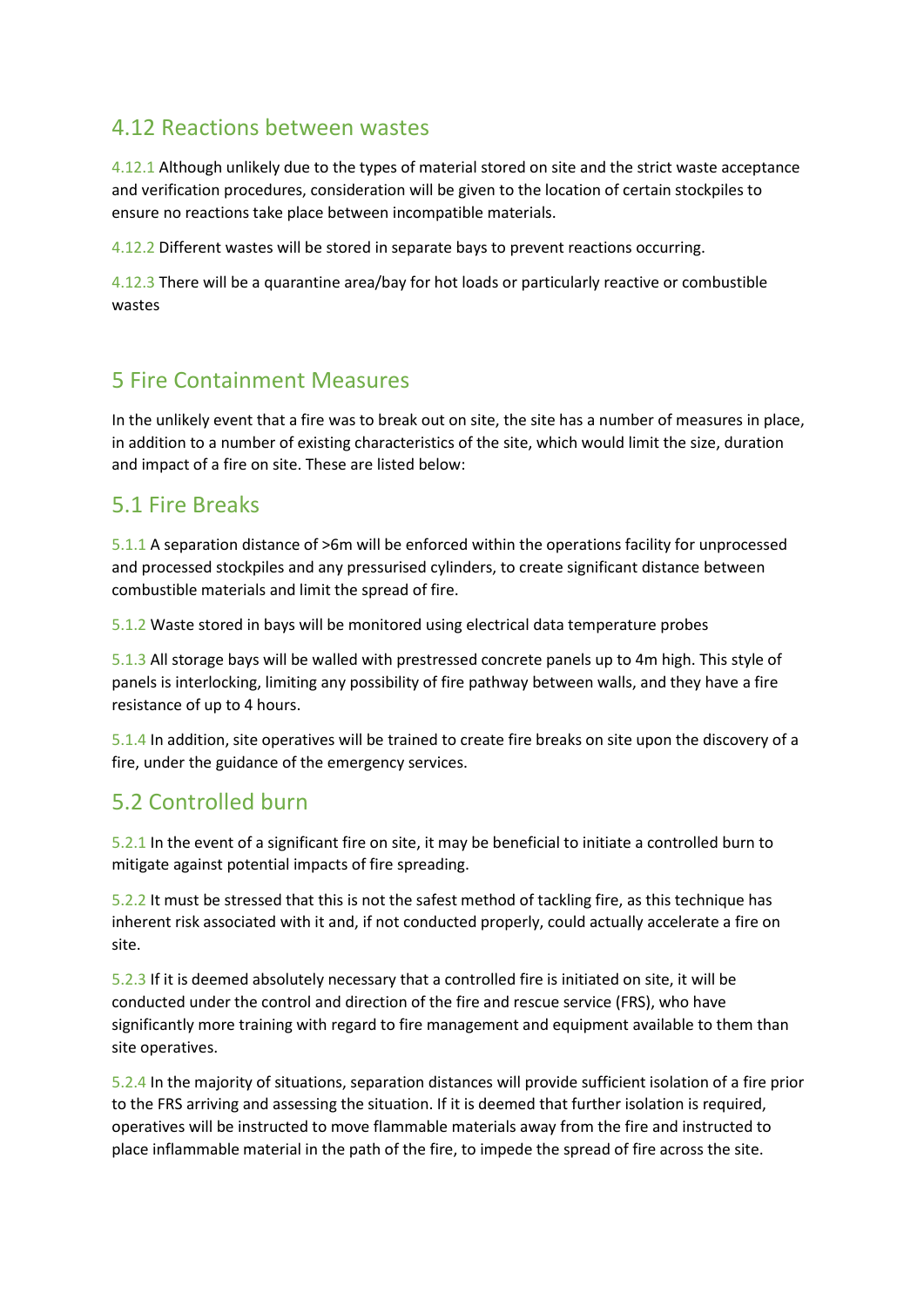# 5.3 Storage on flat ground

5.3.1 The land to which the site relates is flat, therefore reducing the risk of falling materials accelerating the spread of fire.

#### 5.4 Quarantine areas

5.4.1 Any of the storage bays, both indoor or outdoor, may be used as a quarantine area for particularly combustible wastes.

5.4.2 In the event of a fire, if safe to do so, burning wastes will be placed in a quarantine area to be tackled and extinguished.

5.4.3 However, it may be more practical to move nearby unburnt wastes to this area to be isolated and prevent them catching fire.

5.4.4 Quarantine bay is shown on the site plan and will always be left available

#### 5.5 Fire suppression system

5.5.1 In line with EA guidance, a fire suppression system is available in both hangars in the form of a pressure washer

#### 5.6 Adequate supply of water

5.6.1 There is running water on site. This gives unlimited volume of water available to fight fires.

5.6.2 The EA guidance estimated water supply required is at least 2,000 litres per minute for a minimum of 3 hours, it is deemed that there is sufficient water available for the FRS if they have to tackle any fire.

# 5.7 Containment of firewater

5.7.1 The site is surfaced with a mixture of concrete and impermeable hardstanding. Two sleeping policemen at either end of the outdoor dirty water area capture all leachate and run off within the buildings.

5.7.2 In the event of a fire, any spare capacity allows for fire water to also be directed to the tank behind hangar 25 thus minimising environmental damages from the waters used to extinguish any fires

5.7.3 The aforementioned drainage characteristics of the site mean that any firewater which is created on site can be collected and stored safely on site. If in the unlikely event the tank is full, and no more firewater can be stored, the water will be immediately tankered away for permitted disposal to a foul sewer or for specialised treatment. If additional storage is required, local contractors are known to the operator and are available at short notice to provide additional storage and remove contaminated water from the site.

5.7.4 These measures will ensure that there is more than sufficient storage on site for any contaminated water and under no circumstances will firewater be released into surrounding waterways, non-designated drains or any other system which might lead to contamination of water or land.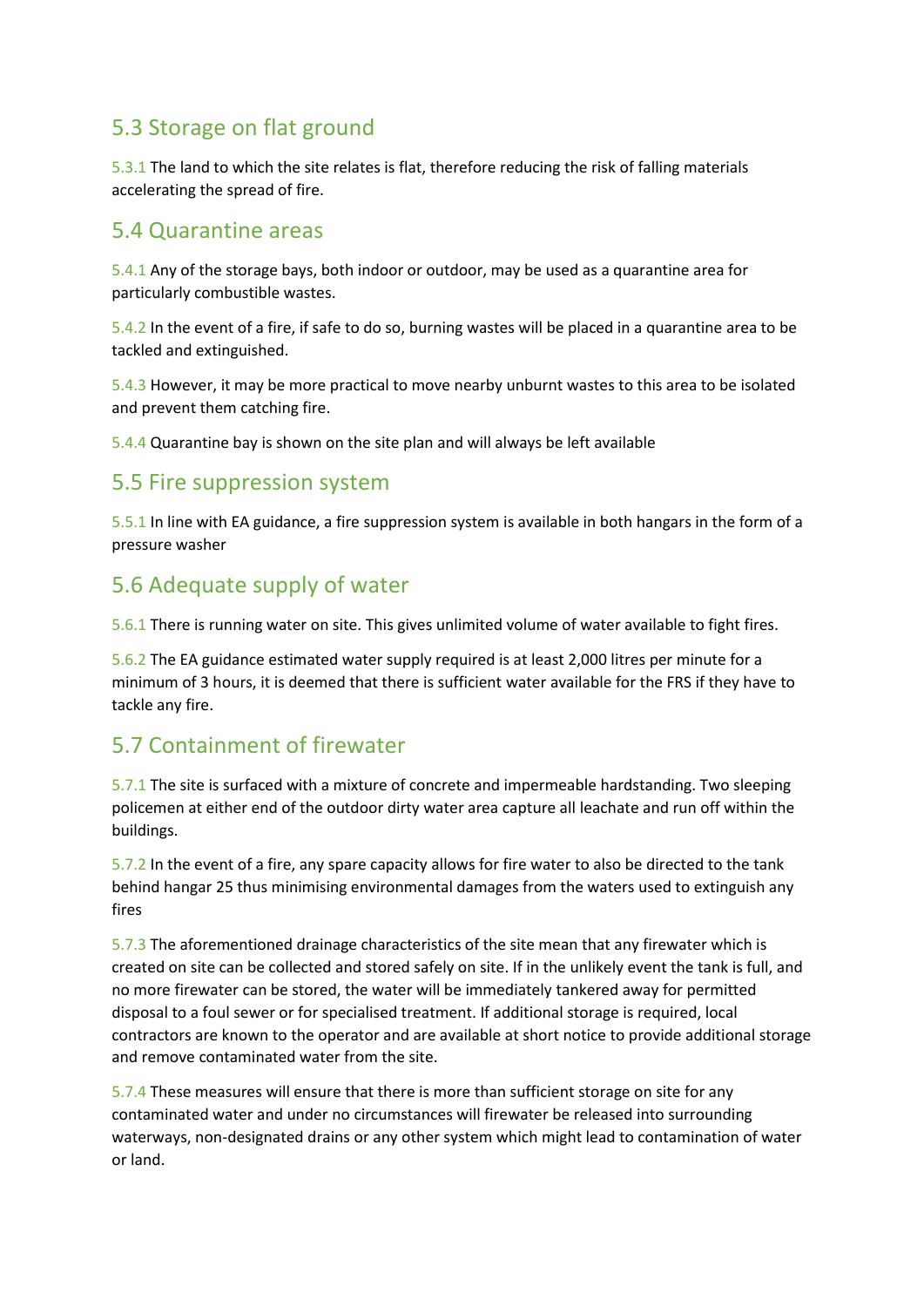# 6 Fire Detection and Handling Procedures

# 6.1 Staff training

6.1.1 All staff will receive 'fire marshal' training.

6.1.2 Staff will be suitably trained in how to raise the alarm, including supervisory contacts and guidance on how to use the extinguishing equipment should the fire be small enough to tackle.

6.1.3 A full understanding of the site's EMS and the procedures outlined in this FPRP document will be required to be demonstrated as part of the site induction for all new staff.

6.1.4 Ongoing training will also be provided to ensure site staff are informed of any changes to any of the site management documentation subject to regular review.

#### 6.2 Infrastructure

6.2.1 The following measures are in place to ensure that fires are detected and tackled quickly on site:

a) Manual fire alerts – will be activated on discovery of a fire.

b) Indoor areas will be fitted with emergency lighting in case of electrical failure due to a fire. Emergency lighting will assist evacuation by staff and entry by FRS.

c) Regular manual checks – the site operator will perform visual checks for fire or situations likely to increase the risk of fire.

d) Fire Extinguishers – firefighting equipment will be provided on site and appropriate and regular training will be given for their use in tackling small fires. All vehicles on site used for the processing and moving of material will be fitted with fire extinguishers.

e) Visible worded signs – will be placed strategically around the site, giving full and clear instructions for fire alarm and means of escape (registration point, 999 instructions).

f) Fire Safety Equipment – suitable breathing apparatus will be supplied in the event that the fire can be tackled by appropriately trained workers. Operatives will only attempt to extinguish small fires and will be trained in the use of the equipment.

g) Water supply – the mains provides a constant water supply for the site in the unlikely event that a fire was to occur and that fire was extinguishable using water. If a fire does occur, and the site operatives are unsure of the nature of the fire, guidance will be taken from the local fire service.

h) Dirty water tank to the rear of hangar 25– on site tank from which water can be extracted and which have sufficient capacity to hold any resulting fire water. The hangars are also fully bunded.

i) An emergency pack containing the FPP, Fire Emergency Site Plan, notepad, pens, and COSHH/MSDS for the chemicals on site will be kept at each entrance to the site ready for the emergency services when they arrive.

# 6.3 Access for emergency services

6.3.1. The main site entrance is adequate for large lorries and is therefore adequate and quick access for the emergency services.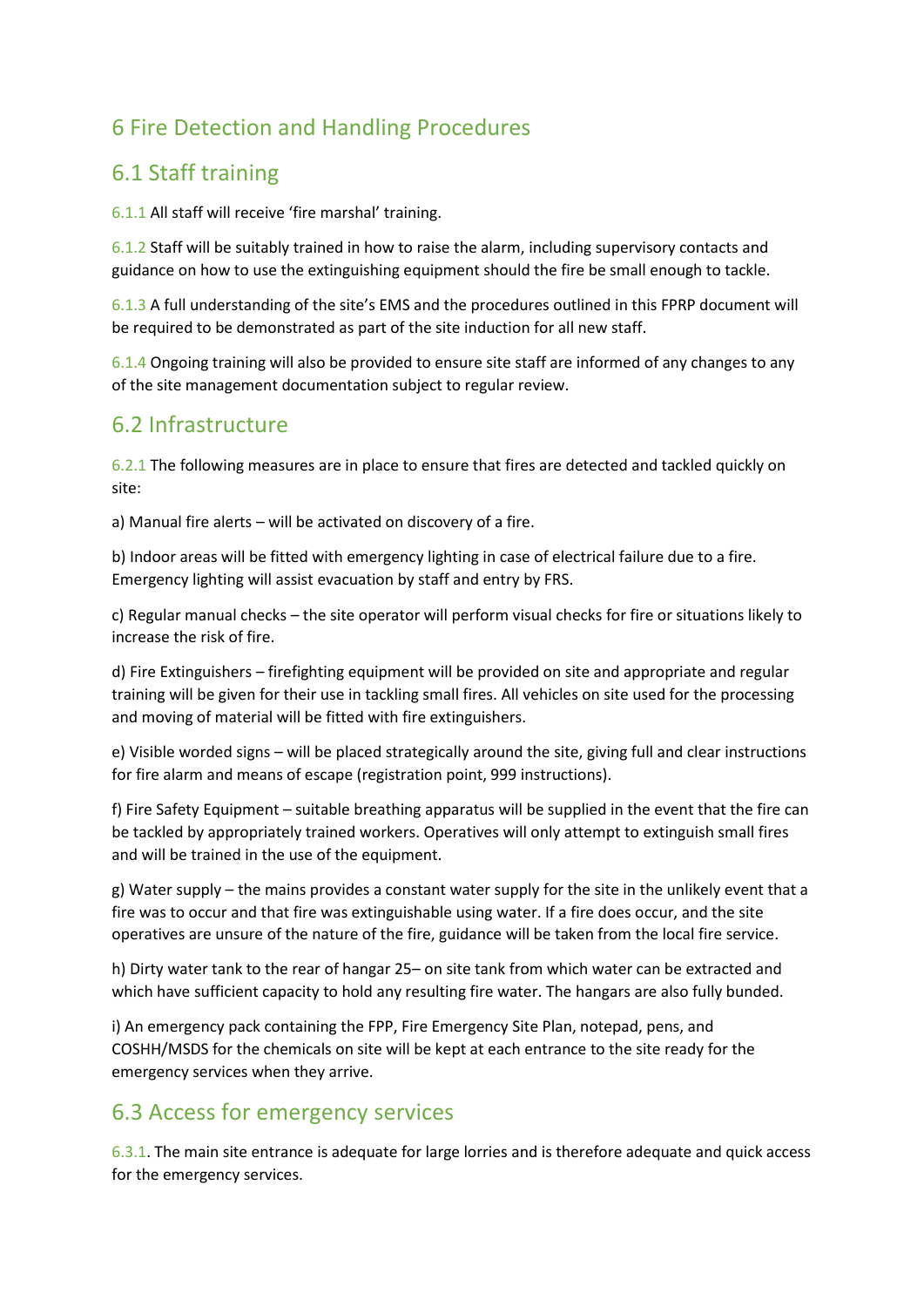6.3.2 The site is in a sparsely populated area, so it is unlikely that any traffic will be present, but the operator will ensure the road up to the site is kept clear for emergency vehicles.

# 6.4 Contingency Plan

6.4.1 In the event of a fire on site the acceptance of any further wastes will be suspended.

## 6.5 Fire detection procedure

6.5.1 If a fire is detected or suspected it must be immediately reported to the site manager or Technically Competent Manager. The site manager will then conduct the following procedure:

a) Raise the alarm (if not already done by another staff member), initiate evacuation of staff and visitors on site to a fire assembly point and instruct delegated person(s) to conduct a roll-call to ensure all site users are accounted for.

b) Assess the intensity and scale of the fire and make a judgment as to whether the fire can be managed without the requirement for assistance from the emergency services.

c) If viable and safe, instruct necessary site staff to commence extinguishment. If successfully extinguished, follow procedure in Section 7.

d) If not viable or safe, call the Fire Response Service (FRS) immediately using 999.

e) Prior to the FRS arriving, inform all neighbouring premises likely to be affected.

f) Ensure access routes are clear.

g) Ensure operators of appropriate machinery are standing by in a safe location to help create fire breaks, under the direction of the FRS when they arrive.

h) The site manager/TCM will identify themselves to the fire service as soon as they arrive on site and will provide them with a copy of this document and update them with relevant information that will assist them in dealing with a fire more effectively.

i) Implement pollution control measures only when safe to do so.

#### 6.6 Staff/visitor procedure

6.6.1 The following actions will be undertaken by site operatives when a fire is detected or suspected on site:

a) Do not panic.

b) Inform the site manager/TCM immediately.

c) Raise the alarm (if not done so already).

d) Do not try to tackle the fire yourself unless you are trained in doing so and you are sure of the nature of the fire.

e) Leave the site using the nearest exit as quickly and as orderly as possible.

f) Assemble at the specified fire assembly point.